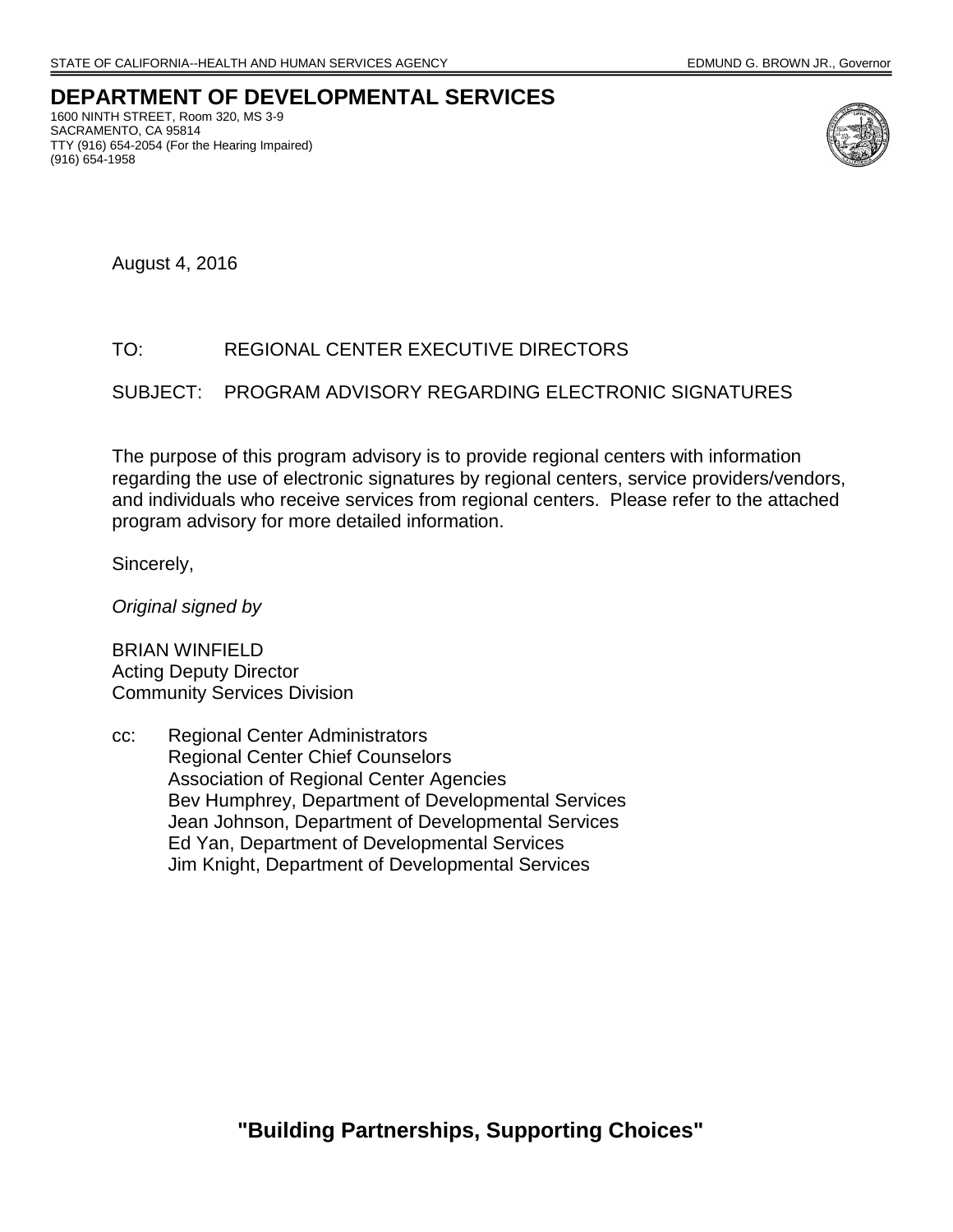

# **DEPARTMENT OF DEVELOPMENTAL SERVICES**

**COMMUNITY SERVICES DIVISION PROGRAM ADVISORY**

# **ELECTRONIC SIGNATURES**

**CSD 16-01 August 2016**

# **PURPOSE**

The purpose of this program advisory is to provide information regarding the use of electronic signatures by regional centers, service providers/vendors, and individuals who receive services from regional centers.

### **INTRODUCTION**

A signature is any method used by a person to indicate agreement, acknowledge receipt, attest to the completion of an act, and/or authenticate a record entry. Whether handwritten or electronic, a signature must be attributable to the person signing, and the record must have adequate integrity for it to be reliable.

California law gives an electronic signature the same legal significance as an original signature.

### **BACKGROUND**

Prior to the allowance of electronic signatures, handwritten signatures were used on any required record, record entry, or document. The purpose of an electronic signature is identical to that of a handwritten signature or any other form of signature currently deemed acceptable by the Department of Developmental Services (Department), or industry standards.

The Department authorizes the use of electronic signature methods for all transactions between regional centers and service providers/vendors. Regional centers and service providers/vendors are expected to administer, manage, and assure that all parties under their purview understand and agree to the use and methods of collecting, agreement, receipt, attestation, and completion of any such documents.

Regional centers must inform service providers/vendors of these requirements.

#### **STATUTE AND REGULATION**

The statutes authorizing and explaining the use of electronic signatures in California can be found in the California Civil Code, Sections 1633.1 to 1633.17. Collectively, these sections are referred to as the Uniform Electronic Transactions Act, or UETA. The UETA was enacted in 1999 and applies only to electronic signatures created and used as of January 1, 2000.

California Civil Code, Sections 1633.9 (a) and (b) provide:

"(a) An electronic record or electronic signature is attributable to a person, if it was the act of the person. The act of the person may be shown in any manner, including a showing of the efficacy of any security procedure applied to determine the person to which the electronic record or electronic signature was attributable.

(b) The effect of an electronic record or electronic signature attributed to a person under subdivision (a) is determined from the context and surrounding circumstances at the time of its creation, execution, or adoption, including the parties' agreement, if any, and otherwise as provided by law."

California Government Code Section 16.5 addresses using an electronic signature in written communications with a public entity.